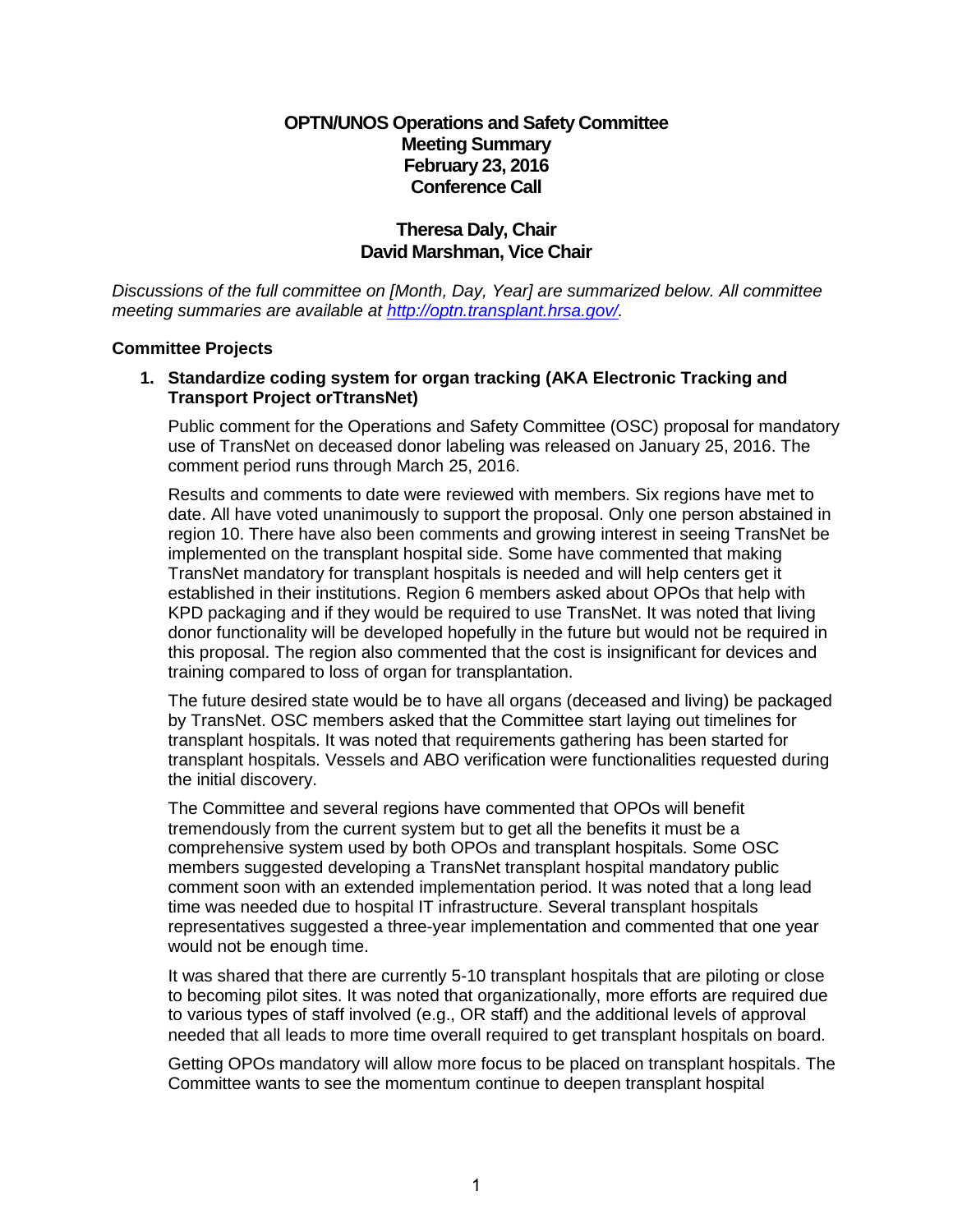participation. It was suggested to reach out to transplant hospitals to get them to put in actual public comments regarding this importance.

### **2. Infectious Disease Verification**

The Committee reviewed proposed changes to living donor requirements that have been developed to verify infectious disease testing results. The Committee had previously discussed deceased donor and transplant recipient verification language.

Transplant representatives on the call noted they agreed with proposed language. It was noted that the recovery surgeon must participate in the attestation. A question was asked about opposition to surgeon participation from the first ABO proposal. It was explained that surgeons will verify donor information in OPO deceased door recoveries. The situation of a KPD chain was brought up. It was noted that all of the ABO living donor pre-recovery policy language was already passed without opposition including surgeon participation. The differences between deceased and living donor intended recipients were noted in that living donor surgeries are more planned and that intended recipients do not change as often as they do in deceased donors. It was noted that it might be difficult to obtain documentation of recipient willingness to accept positive results. One transplant representative noted that they do receive recipient information ahead of time and that transplanting positive results would be rare in KPD chains. It was also noted that the transplant hospitals would not have the entire record required for audit but some documentation. The language will be shared with Kidney Committee members to gather their feedback. It was also noted that members do have to document that acceptable sources were used but are not expected to document which specific sources were used from the auditing perspective. The word "intended" was agreed upon to add before recipient, as there are times that recipients change in living donation as well.

A formal vote on proposed language to be sent out for fall 2016 public comment will be conducted at the in-person meeting on April 19, 2016. The Committee will have a chance to make further refinements if needed after the public comment process.

#### **Committee Projects Pending Implementation**

#### **3. Clarify requirements for blood type verification**

The Committee received an update on progress of implementing ABO policy modifications approved in June 2015. The ABO implementation work group continues to meet at least monthly to develop tools, such as the updated templates, to help the community prepare. In February, the work group actually met three times and has completed FAQs. They are also working on other resources such as compatibility table, flow charts, Transplant pro articles, and needed electronic medical record data fields.

The compliance webinar is scheduled for March 23, 2016. Instructional Innovations at UNOS is working on an e-learning path to be released in late spring. The Patient Safety Advisory Group and the ABO implementation work group are collaborating to develop a safety video on ABO verification processes in the OR. This will be the fourth video in the series and will be released in late spring. TransNet and Member Quality staff are working together to make sure that TransNet functionality will also have the ability to help members with certain aspects (e.g. ABO verification form) for those that may be piloting the system. The other IT programming efforts are continuing and an implementation date is being narrowed down to late June or early July but excluding the week of July 4<sup>th</sup>.